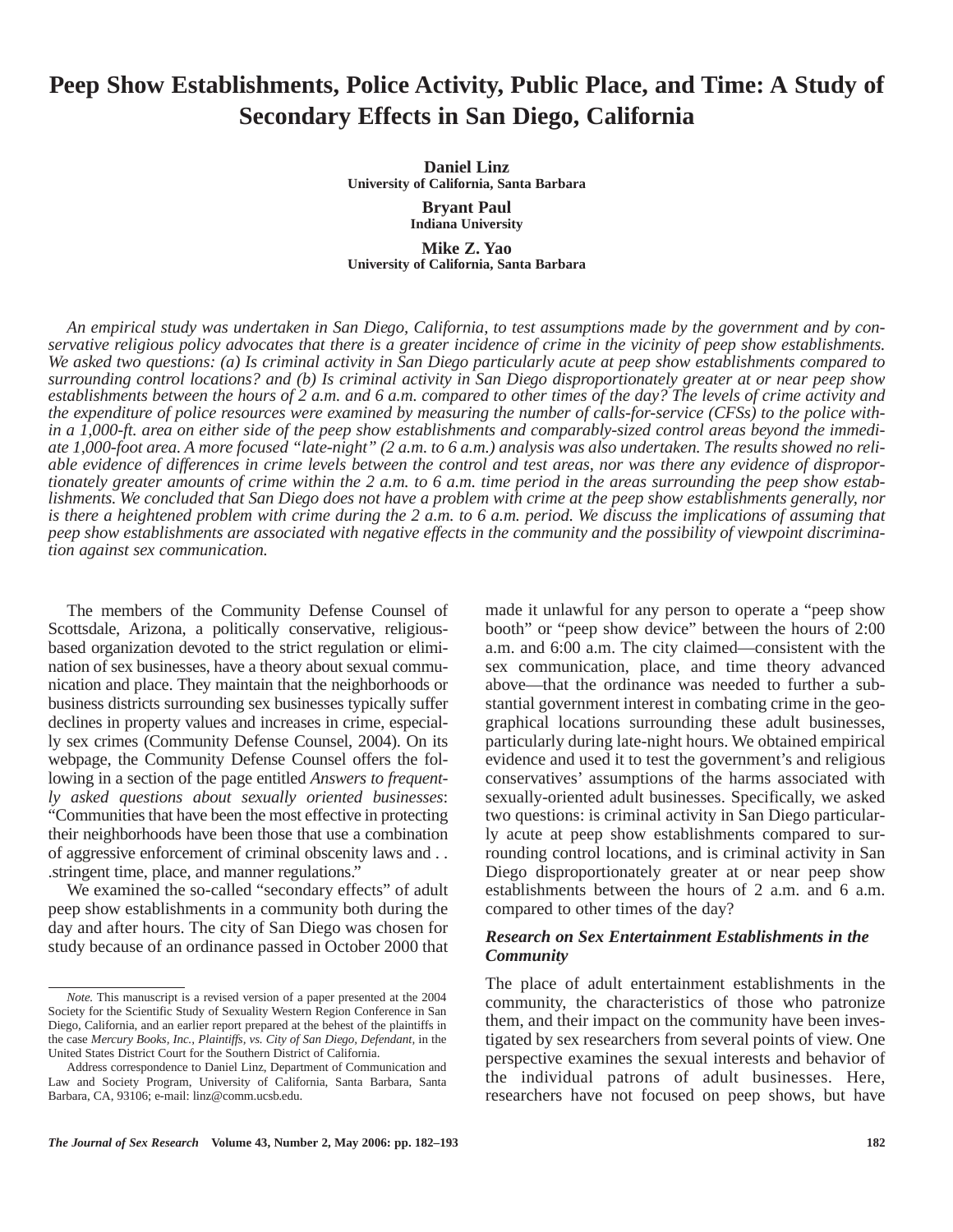examined men's objectification of women through the use of materials commonly found at these venues. For example, researchers have examined exposure to these materials as a possible inhibitor of intimacy with women (Brooks, 1995), and they have examined men's attitudes toward non-relational sex given patronage of adult businesses (Good & Sherrod, 1997).

The second approach might be termed the sociology of the adult peep show. For example, the social environment of the adult bookstore and video peep show in a large Midwestern city was examined using a dramaturgical perspective based on covert participant observation (Tewksbury, 1990). A similar approach was taken by Frank (2003), who investigated the appeal of modern strip clubs for certain groups of late 20th century, heterosexuallyidentified American men.

A third approach, the feminist perspective, has assumed men are motivated to use the sex industry, including adult peep shows, out of a desire to maintain sexual mastery and power over women (Bartky, 1990; Edwards, 1993). These researchers note that although they are euphemistically labeled "adult entertainment," most of these places in the community are sources of commoditized sex. In this view, strip clubs, pornographic bookstores, peep shows and erotic massage parlors are primarily aimed at male consumers and perpetuate male domination and female oppression.

A fourth approach, perhaps best described as the communication/message effects approach, has included empirical investigation of pornographic content of adult videos and magazines found in adult bookstores and peep show arcades (Yang & Linz, 1990) and addressed methodological issues in the content analysis of pornography (Linz & Donnerstein, 1988). Other research has investigated the effects of exposure to sexually explicit materials and attitudes toward rape and other forms of sexual violence (Linz, 1989; Linz & Malamuth 1993; Malamuth, Heavey, & Linz, 1993).

Finally, other scholars have examined the impact of businesses such as peep shows on the culture of a community. Mosco (in press), for example, examined the impact of closing Times Square peep shows in New York City, and the marginalization of sex entertainment venues in the community through the process of urban renewal.

In this study, we examined peep shows from a different perspective. We empirically tested assumptions made by religious conservatives and lawmakers regarding the effects of sex businesses on crime and disorder in the space surrounding them.

## *Time, Place, and Manner Restrictions*

The legal rationale for regulating peep show establishments was laid out most completely in *City of Renton v. Playtime Theatres, Inc.* (1986). The Supreme Court held that a Renton city ordinance could not be aimed at the content of the films shown at adult theaters. However, the Court stated that the ordinance would be upheld as long as the city of Renton showed that its ordinance was designed to serve a substantial government interest, such as reducing crime. Recently, in *City of Los Angeles v. Alameda Books, Inc., et al.* (2002), the Supreme Court endorsed the secondary effects justification laid out in *Renton* but cautioned that municipalities must find a way to address the alleged secondary effects without reducing the availability of sex-related messages through the elimination of adult businesses. Justice Kennedy asserted in *Alameda Books* that the government cannot reduce secondary effects by reducing speech.

The Supreme Court has also considered the legality of attempts to regulate the form or manner of sexual messages within adult businesses. Several anti-nudity ordinances have been passed by municipalities or states. In 1991, the Court in *Barnes v. Glens Theatre, Inc.* held that the state of Indiana could regulate public nudity by requiring that dancers wear pasties and g-strings. In 2000, in the decision *City of Erie v. Pap's A.M.*, the Court again held that municipalities have the right to pass anti-nudity ordinances on assumption that combating negative secondary effects associated with adult businesses was a legitimate basis for the imposition of such regulations.

Limitations on the times when adult businesses may operate represent another form of restriction. The California State Supreme Court addressed the constitutionality of time restrictions in *People v. Glaze* (1980). The *Glaze* case was concerned with violation of a municipal ordinance requiring picture arcades to remain closed between the hours of 2 a.m. and 9 a.m. The Court held that when an ordinance not uniformly applicable to all commercial enterprises involves restrictions on activities protected by the First Amendment, the government must bear the burden of showing that the regulation is narrowly and explicitly drawn and necessary to further a legitimate government interest. The Court noted that the record before it failed to show either that criminal activity is particularly acute at picture arcades, or that it is prevalent between the hours 2 a.m. and 9 a.m.

The Ninth Circuit Court of Appeals has taken a different position on time-based restrictions of sex speech (*Center for Fair Public Policy v. Maricopa County,* 2003). The Court ruled that the time regulation passed by Maricopa County, Arizona, was valid, despite the large and obvious reduction in expression resulting from the time restrictions. The Court disavowed Justice Kennedy's assertion in *Alameda Books* that the government cannot reduce secondary effects by reducing speech—an effect, it may be argued, that results from limiting the times during the day when adult businesses may operate. The Court opined that Justice Kennedy was not talking about hours of operation restrictions when he said the government cannot reduce secondary effects by reducing speech, since this would have the effect of overturning hundreds of limitations undertaken by communities across the nation, and this, according to the Court of Appeals, was not his intention.

# *Empirical Study of Secondary Effects of Adult Businesses*

According to the Community Defense Counsel, many land use studies, police investigations, and public health evalu-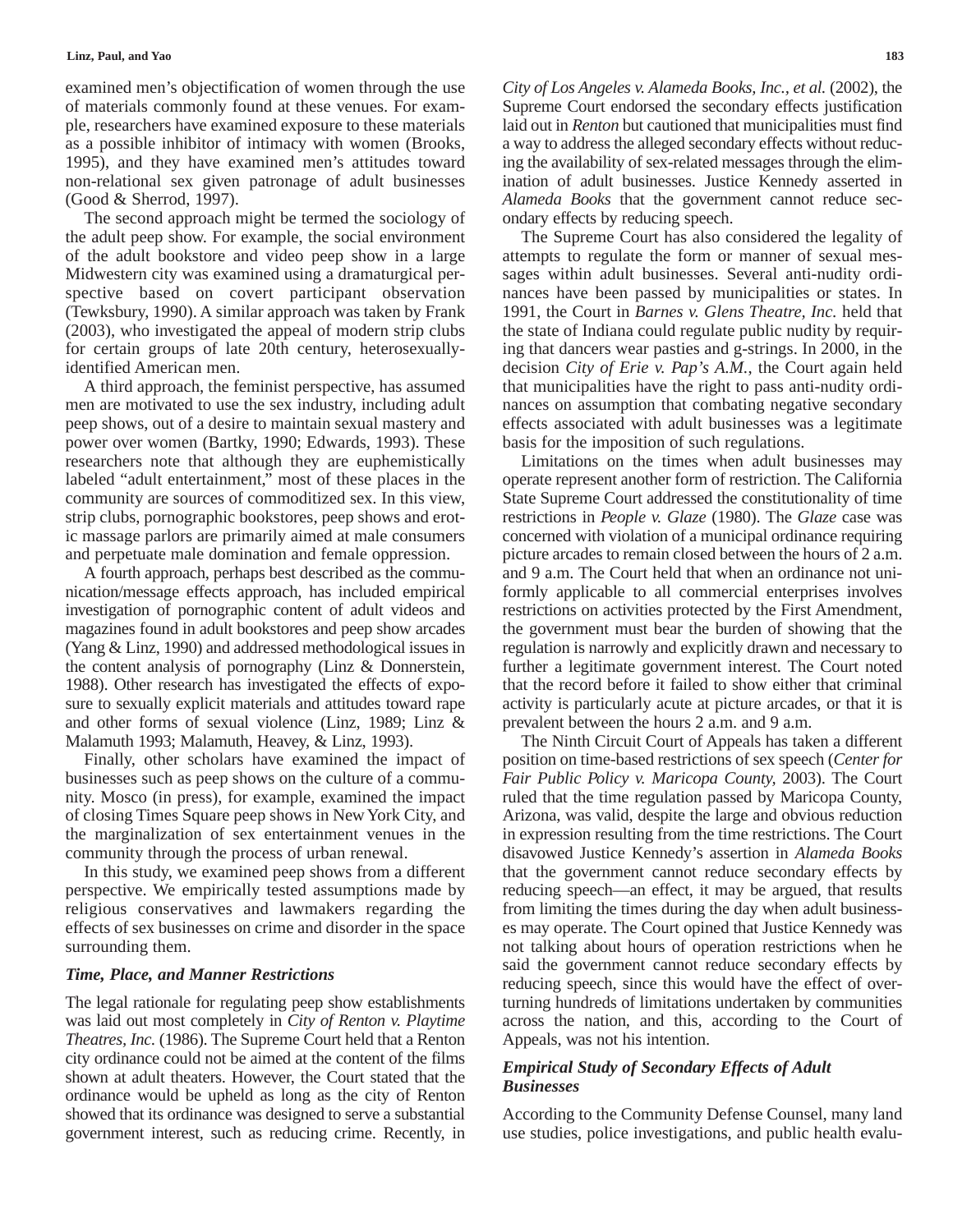ations conducted over the last 30 years document the negative secondary effects that sexually-oriented businesses bring to communities. These adverse impacts include decreased property values, the spread of sexually transmitted diseases (STDs), and increases in crimes ranging from indecent exposure to assault to rape.

Contrary to the assertions made by religious conservative organizations such as the Community Defense Counsel, Paul, Linz, and Shafer (2001) found that among the most frequently cited studies by communities across the United States, none had been subject to scientific peer review and most lacked essential methodological features that would ensure their reliability and validity. For example, the City of Indianapolis, Indiana study (1984) failed to match study and control areas on critical variables; the City of Phoenix, Arizona study (1979) relied on crime data collected for only a one-year period; and the City of Los Angeles study (1977) authors admitted that the police increased surveillance of adult businesses during the study period.

In contrast to the assertions of the Community Defense Counsel, Paul et al. (2001) concluded,

With few exceptions, the methods used in the most frequently cited studies are seriously and often fatally flawed. These studies, relied on by other communities throughout the country, do not adhere to professional standards of scientific inquiry, and nearly all fail to meet the basic assumptions necessary to calculate an error rate—a test of the reliability of findings in science. Those studies that are scientifically credible demonstrate either no negative secondary effects associated with adult businesses or a reversal of the presumed negative effect (p. 1).

Paul et al.'s critique applied to many of the studies used by the city of San Diego as justification for its ordinance.

When municipalities have conducted studies of crime and adult businesses in the past, there has not been a set of methodological criteria or minimum scientific standards to which the cities were required to adhere. First, to ensure accurate and fair comparisons, a control area must be selected that is truly "equivalent" to the area containing the adult entertainment business(es). Since most analyses of secondary effects attempt to uncover increases in crime, professional standards dictate that the control (non-adult) areas must be comparable (matched) with the study (adult) areas on variables related to crime. Of particular importance are that the study and control areas are matched for ethnicity and socioeconomic status of individuals in both areas. Second, a sufficient period of elapsed time following the establishment of an adult entertainment business is necessary when compiling crime data in order to ensure that the study is not detecting an erratic pattern of social activity. Generally, the longer the time period for observation of the events under consideration, the more stable (and more valid) the estimates of the event's effects tend to be (Singleton, Straits, & Straits, 1999). Third, the crime rate must be measured according to the same valid source of data for all areas considered (Campbell & Stanley, 1963). It is especially important that the measurement of crime is based on the same information source for both areas and

throughout the entire study period. For example, if the study area measures crime by the number and type of calls made to the police department, the comparison area must also rely on such a measure when the two areas are compared.

In addition, the crime information source must be factually valid and reliable, such as a daily log kept by police or a compilation of the number of calls-for-service made in a municipality recorded by street address or similar geographical locators. Any change in police surveillance techniques regarding adult entertainment businesses in a particular community must also be noted. Obviously, increased surveillance of an area simply because an adult business is located there will have an impact on the amount of crime detected by the police. If increased police surveillance and the presence of an adult business in a particular area are confounded in this way, it is impossible to tell whether crime has increased due to the presence of the adult business or because of the increased police activity. Finally, an error rate must be calculated. The error rate is the degree of chance a scientist will allow. In the social sciences, it is conventional to set the error rate at 5% or less (i.e., 95 times out of 100 the results could not be obtained by chance).

Recent studies utilizing sound methodological procedures have not found adverse secondary effects associated with adult businesses in the community. For example, Linz, Land, Williams, Paul, and Ezell (2004) sought to determine whether a relationship exists between adult erotic dance clubs and negative secondary effects in the form of increased numbers of crimes reported in the areas surrounding the adult businesses in Charlotte, North Carolina. For each of 20 businesses, a control site, matched on the basis of demographic characteristics related to crime risk, was compared for crime events over a period of three years (1998–2000) using data on crime incidents reported to the police. The presence of an adult nightclub did not increase the number of crime incidents reported in localized areas surrounding the club (defined by circular areas of 500- and 1,000-foot radii) as compared to the number of crime incidents reported in comparable localized areas that did not contain an adult business. The analyses implied the opposite: that areas surrounding adult businesses sites have smaller numbers of reported crime incidents than do corresponding areas surrounding the three control sites studied.

Previous research specifically addressing the possibility of greater adverse effects after hours also did not find the effects alleged by the Community Defense Counsel and lawmakers in San Diego. The city of Phoenix conducted a study in 1994 that examined cabarets, arcades, and bookstores in that community (City of Phoenix Planning Department, 1994). Interviews with residents, police officer interviews, and on-site observations were undertaken to determine what type of activities were taking place outside adult businesses. Calls-for-service to the police were also analyzed by time of day. Additional data from the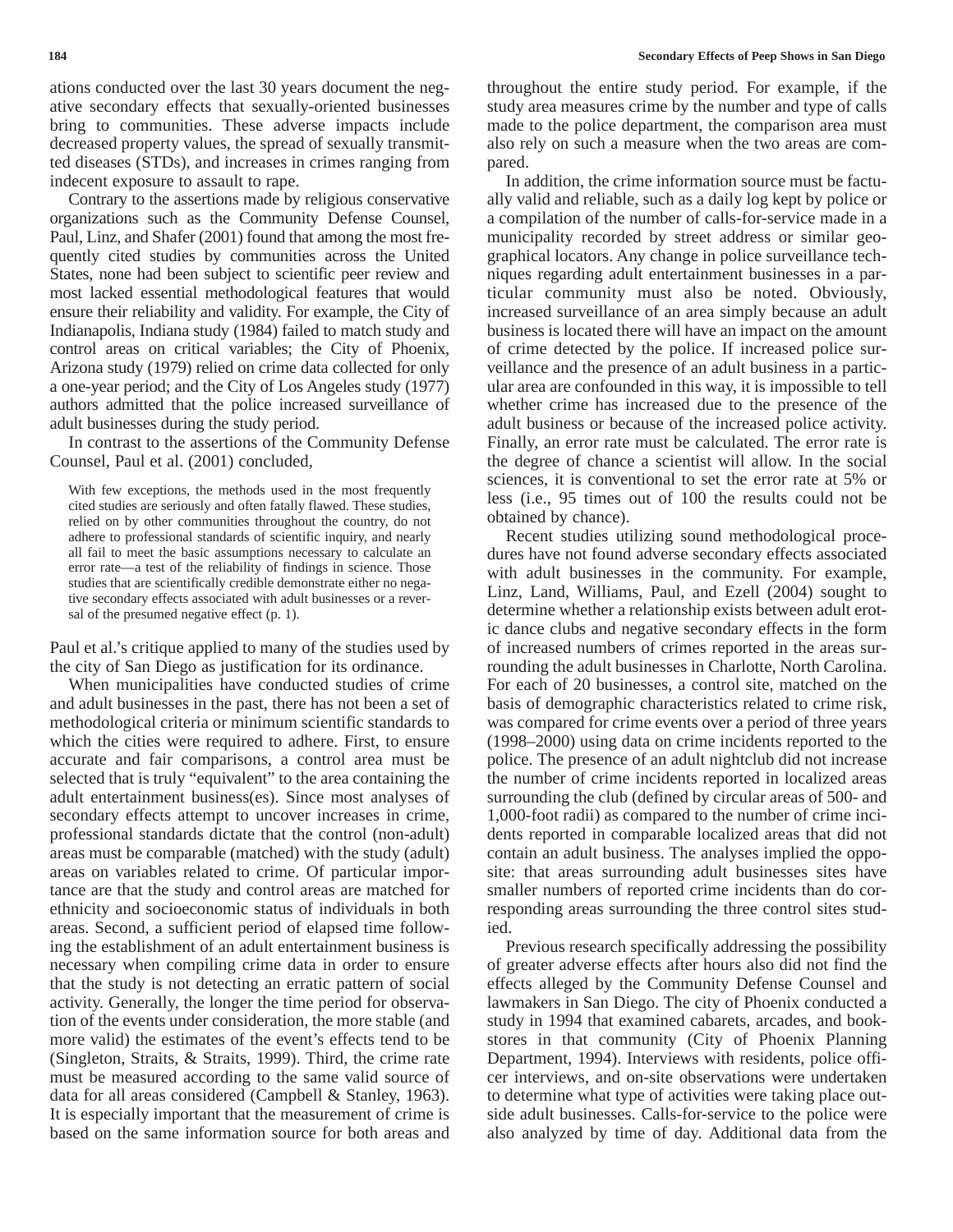police department's Organized Crime Bureau Vice unit about specific violations, such as prostitution and disorderly conduct, noise/disturbance, and loitering, per time of day were also obtained.

The findings of the Phoenix (1994) study directly contradicted the government's assertions that adult businesses cause problems in the community. According to business owners who were surveyed, more vandalism, more crime against customers and businesses, and more money was spent on security in the control areas. Only 2% of police surveyed said adult businesses presented "a lot of problems" requiring their attention, compared to 31% who said the control business areas had "a lot of problems" requiring police attention.

# *Condemnation of Sex-Related Communication Establishments and Viewpoint Discrimination*

It is important to study empirically the assumptions made by religious conservatives and government officials, because the lack of a quantifiable link between the presence of sexually-oriented businesses in the community and secondary crime effects may have serious consequences for social policy concerning sex communication. If the theory of negative secondary effects does not stand up to empirical scrutiny, the results of this study may point to an incidence of what Justice Souter in the *City of Los Angeles v. Alameda Books, Inc., et al.* (2002) has referred to as a weak demonstration of facts indicating "viewpoint discrimination." Justice Souter formulated a legal test based on the empirical verification of adverse secondary effects of adult businesses. He argued that because courts do not apply strict scrutiny to time, place, and manner regulations, municipalities need to be vigilant about restricting sex-related speech. In his view, sound empirical investigations of presumed adverse secondary effects are helpful in guarding against unconstitutional restrictions of freedom of sexual speech. Justice Souter noted that the weaker the demonstration of empirical facts as separate from disapproval of the viewpoints expressed in adult materials, the greater the likelihood that unconstitutional condemnation of the these viewpoints by the government is occurring.

This study may be considered an application of Justice Souter's viewpoint discrimination test. In this sense, the study is an attempt to determine if San Diego is engaging in disapproval of adult sex speech rather than attempting to regulate sex communication out of concern for empirically-verifiable, adverse secondary effects.

# *Research Questions*

For each peep show establishment in San Diego, we compared a control area for crime events over a period of five years using data on crime incidents reported to the police. The research was designed to measure the extent to which the peep show establishments contributed to community disorder (i.e., increased crime in the immediate vicinity) compared to the control vicinities beyond the peep show establishments. We asked two questions:

- 1. Is criminal activity in San Diego particularly acute at peep show establishments compared to surrounding control locations?
- 2. Is criminal activity in San Diego disproportionately greater at or near peep show establishments between the hours of 2 a.m. and 6 a.m. compared to other times of the day?

## **METHOD**

To ensure accurate and fair comparisons, control areas were selected that were equivalent to the areas containing the peep show establishments. A sufficient period of time (five years) was used when compiling crime data in order to ensure that the study was not merely detecting an erratic pattern of social activity. The crime information source was a compilation of the number of calls for police service made in the municipality recorded by street address or similar geographical locators. Error rates were calculated for the statistics to determine if any observed differences between control and comparison areas were reliable differences or were due to chance (Paul et al., 2001).

The study included several steps. Data on calls-for-service were requested from the San Diego Police Department. Test areas ("inner areas") were established and defined to constitute 1,000 feet on either side of the center point of each peep show establishment on both sides of the street in San Diego (spanning a contiguous distance of 2,000 feet). These areas were measured along the street on which each peep show establishment was located. The width of each test area was determined to ensure all callsfor-service occurring within the 2,000-foot test area, and associated specifically with the street on which the business in question operated, were included in our analysis. Control areas ("outer areas") were established along that same street in the 1,000-foot distance adjacent to these two immediate 1,000-foot inner areas. There were no adult entertainment businesses of any type included in any of the control areas used in this study. The calls-for-service to the police were then plotted using a computerized mapping program.

All calls were plotted based on the longitude and latitude coordinates provided by the city's crime analyst. Comparisons of the number of crime incidents were then made for the inner and outer areas. We also made comparisons for the number of crime incidents occurring between the hours of 2 a.m. to 6 a.m. and those occurring throughout the entire 24 hours of the day.

# *Locating Peep Show Establishments*

A "peep show establishment," for the purposes of this study, was defined as any place to which the public is permitted or invited where one or more "peep show devices" are maintained. According to the San Diego Municipal Code section 33.3302 a "peep show device*"* means any device which displays still or moving images that are distinguished or characterized by an emphasis on "specified sexual activities" or "specified anatomical areas." Although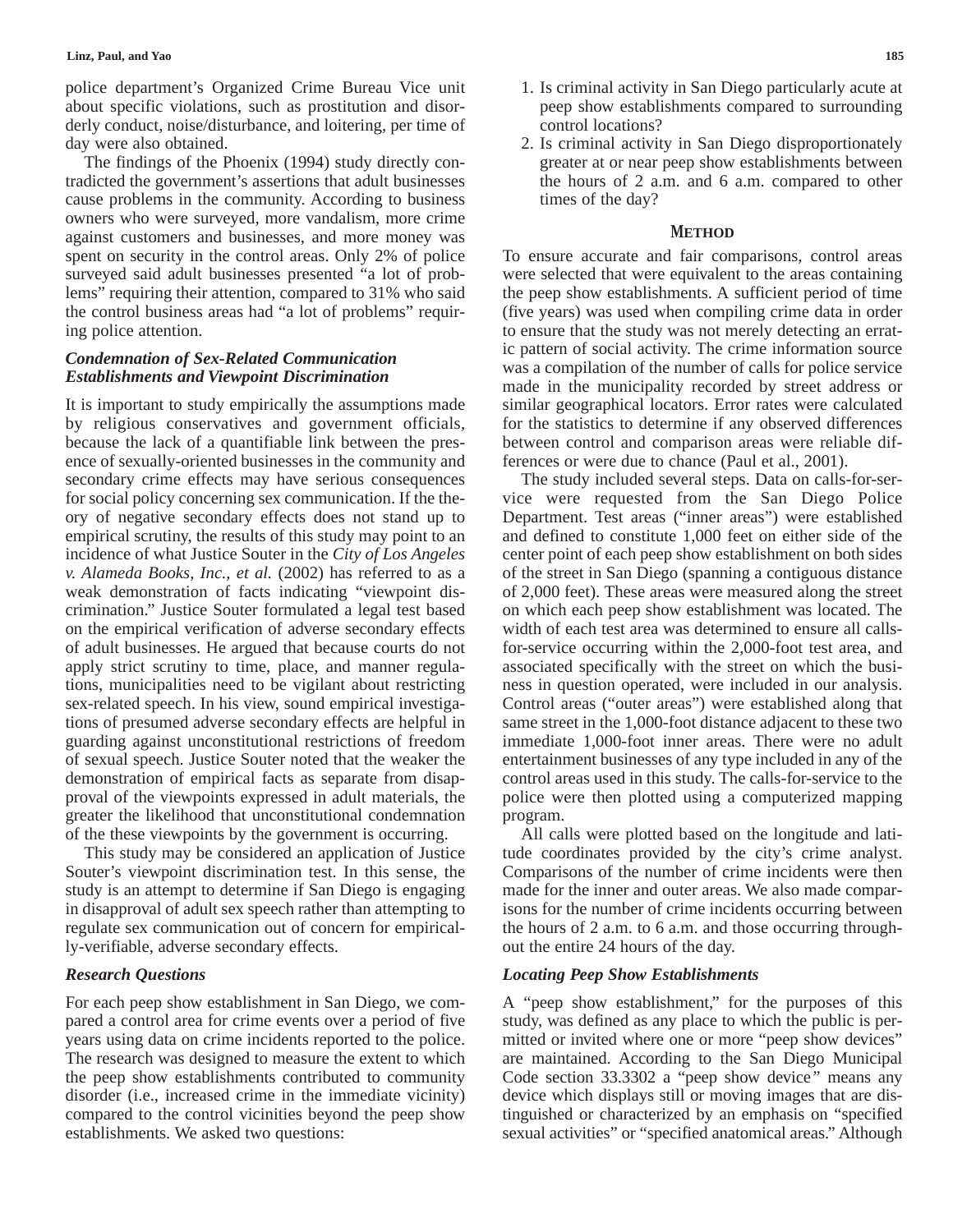the city of San Diego has 39 adult entertainment businesses, only 19 of those businesses are peep show establishments. Accordingly, for purposes of this study, only data tied to these 19 peep show locations were analyzed**.** Names and addresses of the 19 peep show establishments are available upon request.

#### *Compiling a Crime Incident Database*

The neighborhoods surrounding the peep show establishments constituted the geographical area of the database for this study. A record of all calls-for-service for each police beat that included within it one or more of the city's 39 various adult entertainment businesses, or which included any areas within 2,000 feet of such businesses in the city of San Diego, was obtained from the City of San Diego. (A copy of the list of beats provided by the city may be obtained from the authors). This included a database with five years of Computer Aided Dispatch (CAD) data (January 1997 through December 2001), including (a) incident date and time, (b) incident type, (c) disposition, (d) incident addresses, and (e) XY coordinates for each of the beats.

To retrieve the data, the San Diego Police Department managing analyst researched the crime incident categories to make sure all applicable call types were included in the data retrieval. City analysts determined which of the Department's beats were associated with the requested locations (including the 2,000-foot area on either side of each establishment). We wrote a query to retrieve the data and then performed a download to place it into a database format. The Appendix lists the calls-for-service categories (CAD) used to compile data for the study by the San Diego Police Department data analyst.

# *Spatial Placement of Police Calls*

The Geographic Information System (GIS) expert within the San Diego Police Department suggested that the research on the requested locations should include geovalidation utilizing parcel data to ensure the points used for the radius were placed accurately. This proved to be impossible since the parcel data available through the city's GIS does not include the level of detail required for this type of validation. To overcome any problems associated with the inexact spatial placement of the points representing the addresses and the city's GIS base maps being accurate only to  $+/- 40$  feet at a 95% confidence level, we placed a 1,040 foot radius (instead of a 1,000 foot radius) around locations to determine which beats needed to be included in the data set.

Additionally, since 1997, there have been several changes related to beat boundaries and numbering of beats. The data was extracted to include all appropriate calls, carefully taking into account changes in beat structure or beat boundaries over time.

The XY coordinates provided by the Department are in the Stateplane NAD 83 (California Zone VI) coordinate system. These coordinates provide a more precise location of the global position of the location of the call-for-service. The resulting data extract included 607,903 calls-for-service records from the San Diego Police Department's CAD system. These records were used in our study.

## *Establishing Test and Control Areas*

The GIS mapping program *Maptitude* was used to establish the 1,000-foot strip on either side of the peep show location (inner area) and to establish an additional 1,000-foot area on each side beyond the inner area. Crime incidents occurring within the two inner 1,000-foot areas were then compared with the incidents in the two outer 1000-foot areas. An example of the placement of the two inner 1,000-foot and two outer 1,000-foot areas surrounding a peep show establishment address may be found in Figure 1.

This inner and outer 1000-foot measurement along city streets was employed because of the arrangement of commercial property in San Diego. As is common throughout California, the commercial zones routinely follow main streets or strips. The advantage to using such a measurement area as a control is that it also contains nearly identical neighborhood characteristics as the test area. This renders the two areas comparable on most dimensions aside from the presence of a peep show establishment.

## **RESULTS**

#### *Police Activity at Peep Shows vs. Control Locations*

We made comparison of calls-for-service to the police for the inner and outer areas surrounding the peep show establishments to determine if criminal activity is high at or near San Diego peep shows compared to surrounding control locations. As shown in Table 1, the amount of crime within the inner and outer areas was nearly identical. For 10 of the peep show locations, crime incidents were higher in the inner 1,000-foot areas than in the outer areas. For nine of the locations, crime was lower in the inner areas compared to the outer areas. This result conforms to what would be expected by chance.

**Figure 1. An example of the placement of the two inner 1,000-ft. and two outer 1,000-ft. areas surrounding the peep show establishment addresses.**

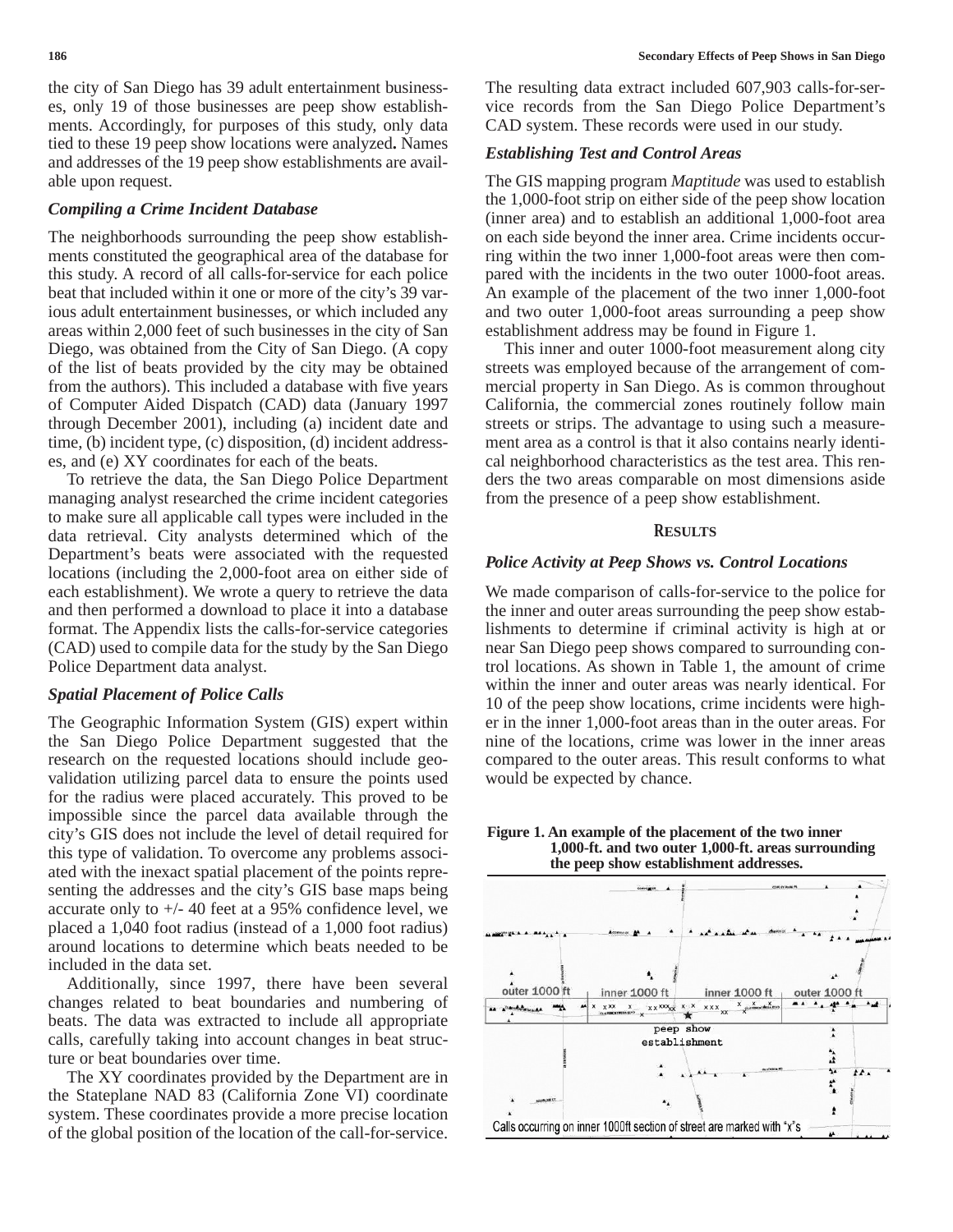**Table 1. Total Calls-for-Service for Inner and Outer 1000-ft. Areas Surrounding Peep Show Establishments in San Diego, CA**

|                 | $  \overline{\phantom{a}}$ |             |              |
|-----------------|----------------------------|-------------|--------------|
| Peep Show       | Total inner                | Total outer | Inner/Outer* |
| Establishment A | 2551                       | 2123        | 1.20         |
| Establishment B | 1421                       | 1591        | 0.89         |
| Establishment C | 3444                       | 1569        | 2.19         |
| Establishment D | 2552                       | 2571        | 0.99         |
| Establishment E | 1930                       | 1780        | 1.08         |
| Establishment F | 419                        | 540         | 0.77         |
| Establishment G | 1182                       | 941         | 1.25         |
| Establishment H | 2120                       | 2099        | 1.01         |
| Establishment I | 5328                       | 2304        | 2.31         |
| Establishment J | 1372                       | 1907        | 0.71         |
| Establishment K | 726                        | 558         | 1.30         |
| Establishment L | 306                        | 451         | 0.67         |
| Establishment M | 1221                       | 549         | 2.22         |
| Establishment N | 926                        | 681         | 1.35         |
| Establishment O | 1068                       | 1733        | 0.61         |
| Establishment P | 1424                       | 2126        | 0.66         |
| Establishment O | 423                        | 605         | 0.69         |
| Establishment R | 332                        | 216         | 1.53         |
| Establishment S | 755                        | 1157        | 0.65         |
| Average         | 1552.63                    | 1342.15     | 1.16         |

\*Ratios greater than 1 indicate more calls-for-service in the 1,000-foot areas immediately on either side of the peep show establishments than in the adjacent 1,000-foot areas. Ratios below 1 indicate more calls-forservice in the adjacent areas.

To probe this apparent null finding, we conducted a series of statistical tests, beginning with a Mann-Whitney *U* Ranking Test. This is a non-parametric statistical procedure that tests the notion that two sample populations are equivalent in location or origin. The results were Mann-Whitney  $U = 180.00$ , mean rank inner = 19.53, mean rank outer = 19.47,  $z = -0.015$ ,  $p = 0.988$ . This test indicated a failure to reject the null hypothesis that there is no difference between the inner and outer areas around peep show establishments in calls-for-service frequency.

We computed a statistically more powerful two-sample *t*-test for the mean levels of calls-for-service for the inner  $(M = 1,552.6, SD = 1,250.70)$  and outer areas  $(M = 1,552.6, SD = 1,250.70)$ 1,342.2, *SD* = 750.36), *t* (36) = .629, *p* = .533. This test indicated a failure to reject the null hypothesis at the conventional  $\alpha$  level of 0.05.

To guard against a Type II error (i.e., falsely accepting the null hypothesis when there is in actuality an effect), we conducted a compromise power analysis using a MS-DOS version of the computerized power calculator "G\*Power" (Erdfelder, Paul, & Buchner, 1996). The power of a statistical test is the probability of rejecting the null hypothesis given that the alternative hypothesis is true (Cohen, 1988; Kraemer & Thiemann, 1987; Lipsey, 1990). Power depends on the type of test, the alpha level, the sample size and variance, and the effect size. Generally speaking, bigger samples, larger effect size, larger α-level, and smaller sample variance will give more power to a statistical test.

In a typical controlled experiment, planned or *a priori* power analysis is often performed to ensure a study would have enough statistical power to reject the null hypothesis. The goal is to make a decision about the sample size and alpha level that will be used in the study and the target effect size that will be "detectable" with the given level of statistical power. The sample size in this study is limited by the number of peep show establishments in the test area. Thus, an *a priori* power analysis often used to determine a minimum sample size is unsuitable.

Post-hoc or retrospective power analyses are often suggested to guard against a Type II error (i.e., falsely accepting a null hypothesis when there is a true effect) in situations where statistically non-significant results are found. In a post-hoc power analysis, the sample size and alphalevel are known, and the variance observed in the sample provides an estimate of the variance in the population. An inherent problem of a post-hoc power analysis is that when sample size is held constant, power is determined by the effect size. Specifically, the smaller the effect size becomes, the weaker the power would be. Thus, a retrospective power calculation based on observed effect size is rarely useful when increasing sample size is not a viable option to increase power (Thomas & Krebs, 1997). Such inappropriate use of post-hoc power analysis have been documented and discussed in detail by many researchers (Goodman & Berlin, 1994; Lenth, 2001; Levine & Ensom, 2001; Thomas & Krebs, 1997). Based on this logic, a posthoc power analysis would tell us no more than what can be inferred from the observed *p*-value in this study because our sample size is limited by the number of peep shows in San Diego.

Nevertheless, it has been suggested that it is important to guard against Type II error if a statistically non-significant finding is obtained. In this study, while a primary goal was to test the hypothesis that areas immediately surrounding a peep show establishment would require more police attention than other nearby areas, a more interesting and important question is, if we fail to reject the null hypothesis at alpha level of .05, can we then be confident enough to accept the null hypothesis? The answer would be *no*. The conventional wisdom of setting the alpha level at .05 is based on the assumption that it would be more important to guard against a Type I error (i.e., false positive) than to guard against a Type II error because in most empirical studies, researchers are looking to confirm a hypothesis rather than to disconfirm it. In fact, it would be four times more likely to commit a Type II error than to commit a Type I error at alpha  $= .05$ . Thus, to guard against Type II error, a compromise power analysis should be conducted.

Compromise power analyses are primarily used in two situations: (a) for reasons that are beyond a researcher's control (e.g., working with clinical populations), the sample size is too small to satisfy conventional levels of alpha level and power given the effect size; and (b) given conventional levels of significance, a sample is too large such that even negligible effects would force a rejection of the null hypothesis (Erdfelder et al., 1996). In a compromise power analysis, researchers would specify the relative seriousness of both Type I and Type II errors (Cohen, 1988)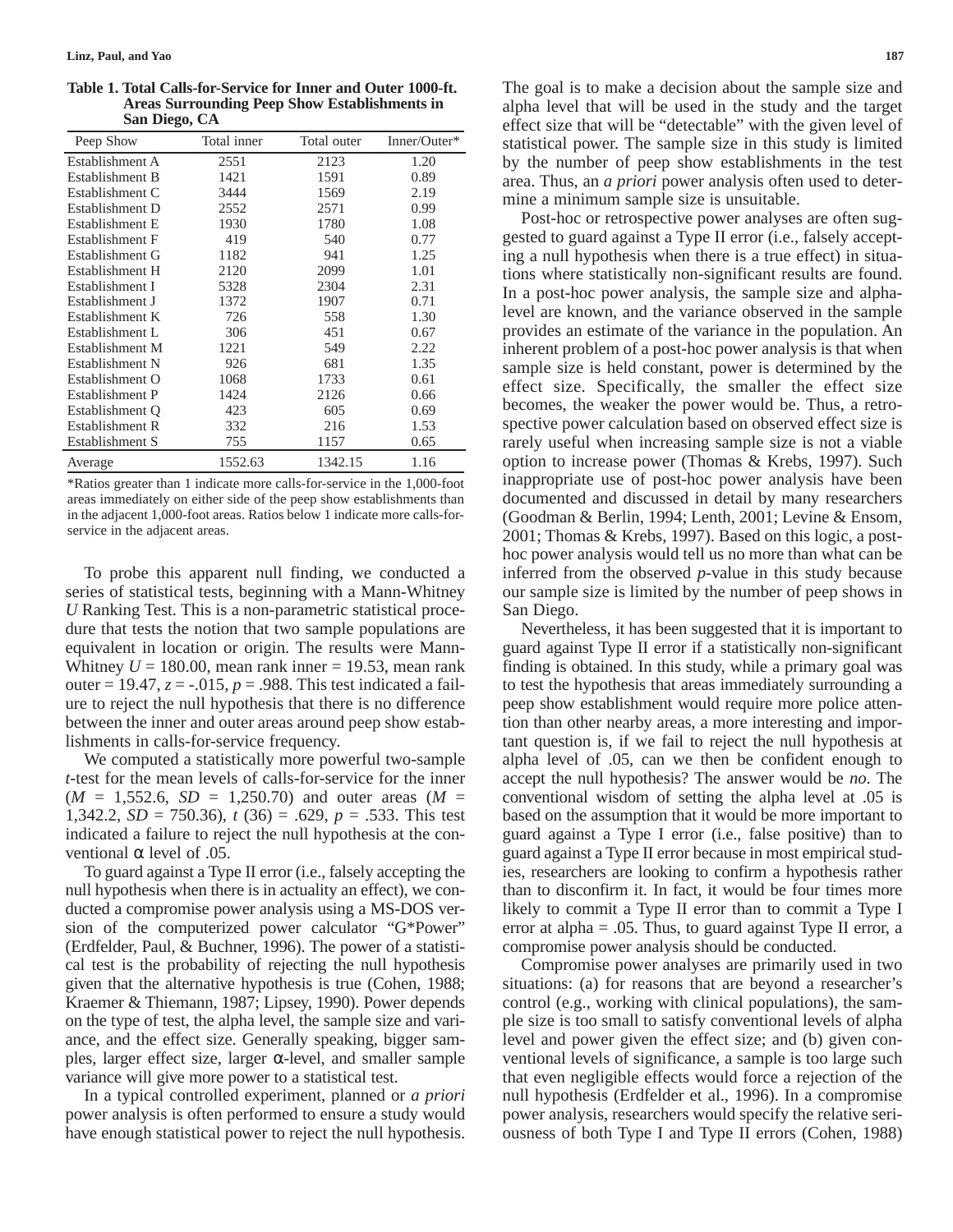Our analysis assumed a fixed sample size and the observed effect size and was conducted under the assumption that the relative ratio between alpha and beta is 1 (i.e., an equal likelihood of committing a Type I or Type II error). A new optimum critical value was obtained, twotailed *t*-critical  $(36) = .78$ , power = .56, alpha = beta = .44. This analysis indicated a failure to reject the null hypothesis at a new and more liberal critical value.

To account for possible spatial dependence between the inner and outer areas around each peep show location, an OLS regression analysis was also conducted. A challenge associated with geo-coded crime data is the issue of spatial dependency. Criminologists have noticed that crime occurrences in a neighborhood are not independent of each other (Morenoff, Sampson, & Raudenbush, 2001; Smith, Frazee, & Davison, 2000). Thus, statistical models often used in criminology research, such as an Ordinary Least Square (OLS) regression, with data that have geographic units of analysis may violate the assumption of independence. Statistical errors are likely to be correlated across locations because of systematic ordering across spatial units of analysis, such as street blocks or census tracts (Smith et al., 2000). In our study, spatial dependence can be understood as the fact that the crime events in the inner 1,000 foot areas on either side of the adult business are related and influenced by crime events in the adjacent outer areas for each of the peep show locations.

Several techniques have been developed to estimate spatial dependence (Morenoff et al., 2001). The two frequently used forms of spatial dependence models are the spatial lag model and the spatial error model (Anselin, 1988). In this study, we utilized the spatial lag model to control for the influence of spatial dependency. The spatial lag model can be expressed by the following equation:

## y = ρWy + Xβ + ε

where y is an N x 1 vector of observations on a dependent variable taken at each of  $\alpha$  locations,  $\rho$  is the spatial dependence coefficient, Wy is an N x 1 vector composed of elements of the spatial lags for the dependent variable (i.e., the product of W and y, where  $W$  is a N x N covariance matrix of the spatial dependency among each locations), X is an N x k matrix of exogenous variables, β is an k x 1 vector of parameters, and ε is a vector of error.

Our regression model used calls-for-service to the police observed in the inner and outer zones surrounding peep show locations as the dependent variable. A spatial lag term was introduced to the regression model before the inner/outer condition variable was entered into the equation in order to control for spatial dependency. We made the assumption that the inner and outer 1,000-foot areas

surrounding each peep show location were spatially interdependent on each other; we assigned an arbitrary weight of .50 to account for this dependence. We also assumed the entire 4,000-foot area around each peep show was independent of the 4,000-foot areas around other peep show locations.

The overall regression model was statistically significant,  $F(2, 35) = 11.92$ ,  $p < .001$ . The spatial dependency term explained almost 36% of variance in the dependent variable  $(R^2 = .359)$ . However, the variable representing the inner and outer areas did not add significant contribution to the overall predictive power of our model,  $F(1, 35)$  $= 1.684$ ,  $p = .203$ , once spatial dependence was controlled.

## *Hotspot Analysis of Calls-for-Service*

A "hotspot" analysis was also undertook. Although there is a voluminous literature on crime hotspots, we used the procedure employed in the Garden Grove study (McCleary & Meeker, 1991) as a precedent. The Garden Grove Study is frequently cited by municipalities across the country as justification for ordinances to limit adult businesses and sex communication.

The authors of the Garden Grove Study undertook a hotspot analysis by listing the relative rank of adult business addresses vs. other business addresses in the immediate surrounding area. This method involves comparing specific adult business addresses with the remaining neighborhood in terms of percentage of crime and the relative ranks of addresses. They reasoned that if the adult business accounted for 10-25% of crimes in a neighborhood, they constituted a significant source of crime events. They also computed the relative ranking of the adult business address among all addresses on Garden Grove Boulevard. They concluded that because three to five of the six adult businesses were found at the top 10 hotspots, this finding further bolstered their conclusion that these businesses were a significant source of crime. We employed the percentage and ranking method employed in the Garden Grove Study to crime events in San Diego.

Hotspot analyses pinpoint the exact source of the calls for service to the police. These results are summarized in Table 2. The analyses were conducted only for the 10 inner areas that had a greater number of calls than the control outer areas. Within each of the 10 inner areas we identified the 15 street addresses that had the greatest number of calls-for-service. These analyses indicated that in 6 of the 10 inner areas, the peep show was not among the top 15 addresses most frequently brought to the police's attention through calls-for-service.

For the four peep shows ranked 15th and below, we conducted further analysis. The number of calls-for-service to the police at these four peep show establishments accounted for no more than 4% of the total calls-for-service in their respective test area. In the one instance where a peep show establishment did appear at the number 3 rank among the top 15 street addresses, that peep show establishment had an average of less than one incident per year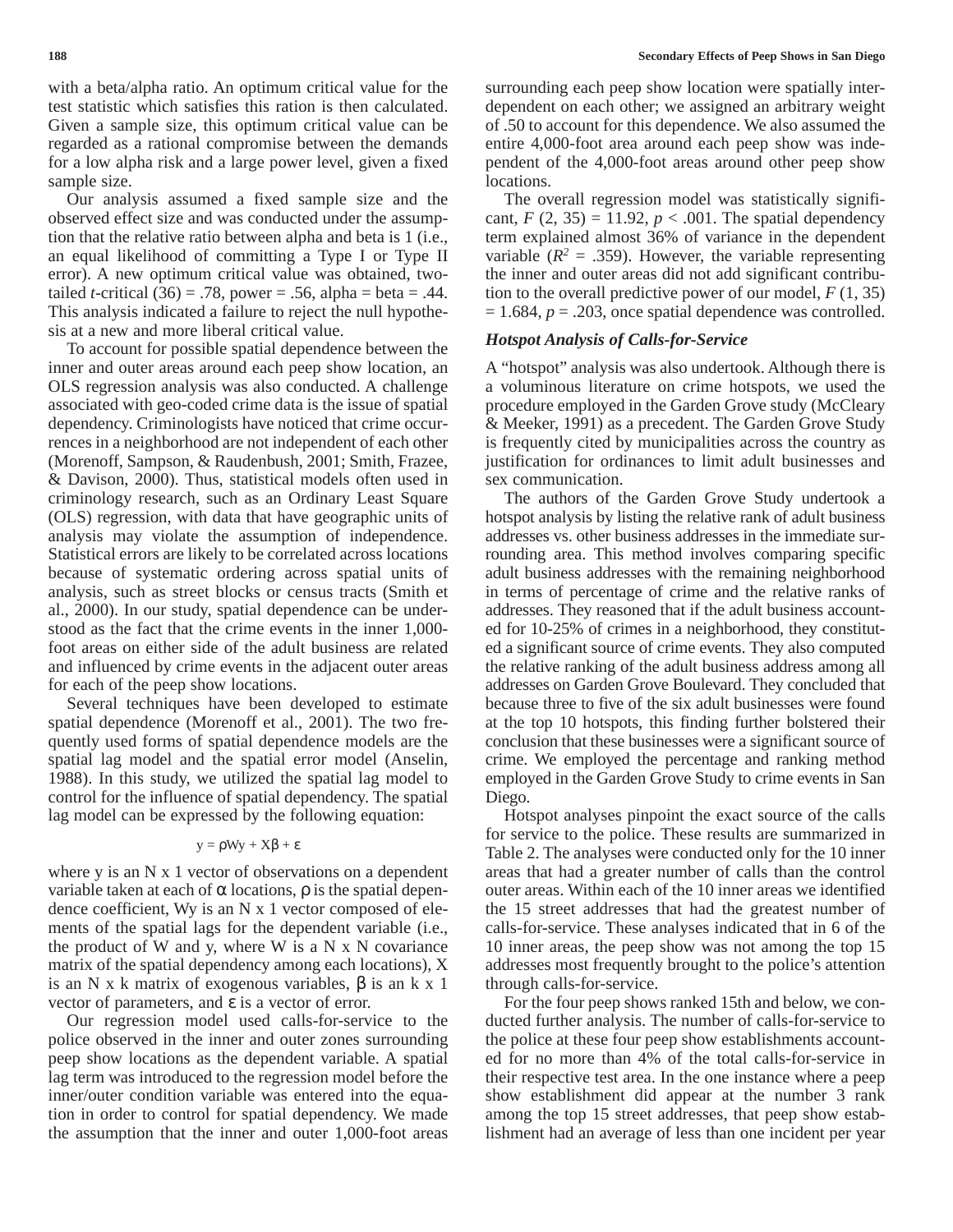|                 |                       |       | % of CFSs from |         |
|-----------------|-----------------------|-------|----------------|---------|
|                 | CFS <sub>s</sub> from | Total | top            |         |
| Peep Shows      | Peep Shows            | Rank  | Inner          | Hotspot |
| Establishment E | 73                    |       | 3.7%           | 316     |
| Establishment H | 34                    | 12    | 1.7%           | 98      |
| Establishment G | 20                    | 14    | 1.7%           | 104     |
| Establishment R |                       |       | $1.2\%$        | 46      |

**Table 2. Calls-for-Service Hotspot Analyses in Areas Surrounding Peep Show Establishments in San Diego, CA**

at its address. Finally, in no instance did the number of calls-for-service at any of the peep show establishments approach the frequencies of the top hotspot street addresses within the inner areas.

# *Police Activity Between 2 a.m. and 6 a.m. Compared to Other Times of Day*

Three analyses were undertaken to answer the question of whether police activity in San Diego was disproportionately greater at or near peep show establishments between the hours of 2 a.m. and 6 a.m. compared to other times of day. We used the first analysis to determine if the number of calls-for-service was greater than would be expected given the number of hours comprising a day. Table 3 shows the results of analyses of the calls-for-service between the hours of 2 a.m. and 6 a.m. and a comparison of the frequency of these calls to the entire 24 hour period. If calls were distributed equally across the day, approximately 17% of those calls would be expected in the four-hour period between 2 a.m. to 6 a.m. If crime were a particularly acute problem at this time of day, it may be expected that more than 17% of the total criminal activity

**Table 3. Calls-for-Service for Inner 1,000-ft. Areas Surrounding Peep Show Establishments in San Diego Between the Hours of 2 a.m. and 6 a.m. as a Proportion of the Entire 24-Hour Period**

|                 |             |             | Inner $2-6/$ |
|-----------------|-------------|-------------|--------------|
| Peep show       | Total inner | Inner $2-6$ | Total inner  |
| Establishment A | 2551        | 249         | 0.09         |
| Establishment B | 1421        | 146         | 0.10         |
| Establishment C | 3444        | 463         | 0.13         |
| Establishment D | 2552        | 340         | 0.13         |
| Establishment E | 1930        | 247         | 0.12         |
| Establishment F | 419         | 44          | 0.10         |
| Establishment G | 1182        | 142         | 0.12         |
| Establishment H | 2120        | 201         | 0.09         |
| Establishment I | 5328        | 830         | 0.15         |
| Establishment J | 1372        | 140         | 0.10         |
| Establishment K | 726         | 89          | 0.12         |
| Establishment L | 306         | 27          | 0.08         |
| Establishment M | 1221        | 170         | 0.13         |
| Establishment N | 926         | 114         | 0.12         |
| Establishment O | 1068        | 135         | 0.12         |
| Establishment P | 1424        | 131         | 0.09         |
| Establishment O | 423         | 39          | 0.09         |
| Establishment R | 332         | 21          | 0.06         |
| Establishment S | 755         | 76          | 0.10         |
| Average         | 1552.63     | 189.68      | 0.11         |

would occur during that time. The results displayed in Table 3 show that 11% of calls-for-service occurred in the inner areas during the 2 a.m. to 6 a.m. period, contrary to the expectation of 17%.

Second, we compared this hours-based data to data from the control areas. Table 4 presents the results of these analyses. The percentage in the outer areas is on average 10.6, nearly identical to the 11% figure found for the inner areas immediately surrounding the peep show establishments.

The third step was to compare the inner areas and the outer areas using only those calls-for-service that occurred between 2 a.m. and 6 a.m; Table 5 shows the results of these analyses. There was a nearly identical percentage of crime occurring in the inner areas as compared to the outer areas, indicated by the average ratio of inner to outer areas, which is very close to 1.00. As further confirmation a statistical test was performed, Mann-Whitney  $U = 176.00$ , inner mean rank = 19.74, outer mean rank = 19.26,  $z =$ -.131. The results of this test indicate there was no difference between the inner and outer areas in their call-for-service frequencies between the hours of 2 a.m. and 6 a.m.

We also performed a more powerful statistical test on the mean ratio between calls-for-service frequencies between 2 a.m. and 6 a.m. and the entire day for the inner areas ( $M = .11$ ,  $SD = .02$ ) and outer areas ( $M = .10$ ,  $SD =$ .02) surrounding peep show establishments. The result of this test,  $t(36) = .77$ ,  $p = .45$ , indicated a failure to reject the null hypothesis at  $\alpha = .05$ .

We also conducted a compromise power analysis. Given fixed sample size and the observed effect size, a new optimum critical value was obtained under the assumption that the relative seriousness ratio between alpha and beta is 1 (two-tailed *t*-critical  $(36) = 1.54$ , power = .70). The results of

**Table 4. Calls-for-Service for the Outer 1,000-ft. Areas Surrounding Peep Show Establishments in San Diego Between the Hours of 2 a.m. and 6 a.m. Compared to the Remaining Time of Day**

| Peep show       | Total outer | Outer 2-6 | Outer 2-6/Total |
|-----------------|-------------|-----------|-----------------|
| Establishment A | 2123        | 282       | 0.13            |
| Establishment B | 1591        | 207       | 0.13            |
| Establishment C | 1569        | 152       | 0.09            |
| Establishment D | 2571        | 325       | 0.12            |
| Establishment E | 1780        | 172       | 0.09            |
| Establishment F | 540         | 51        | 0.09            |
| Establishment G | 941         | 129       | 0.13            |
| Establishment H | 2099        | 194       | 0.09            |
| Establishment I | 2304        | 237       | 0.10            |
| Establishment J | 1907        | 204       | 0.10            |
| Establishment K | 558         | 59        | 0.10            |
| Establishment L | 451         | 42        | 0.09            |
| Establishment M | 549         | 61        | 0.11            |
| Establishment N | 681         | 52        | 0.07            |
| Establishment O | 1733        | 244       | 0.14            |
| Establishment P | 2126        | 179       | 0.08            |
| Establishment Q | 605         | 69        | 0.11            |
| Establishment R | 216         | 16        | 0.07            |
| Establishment S | 1157        | 123       | 0.10            |
| Average         | 1324.16     | 147.26    | 0.102           |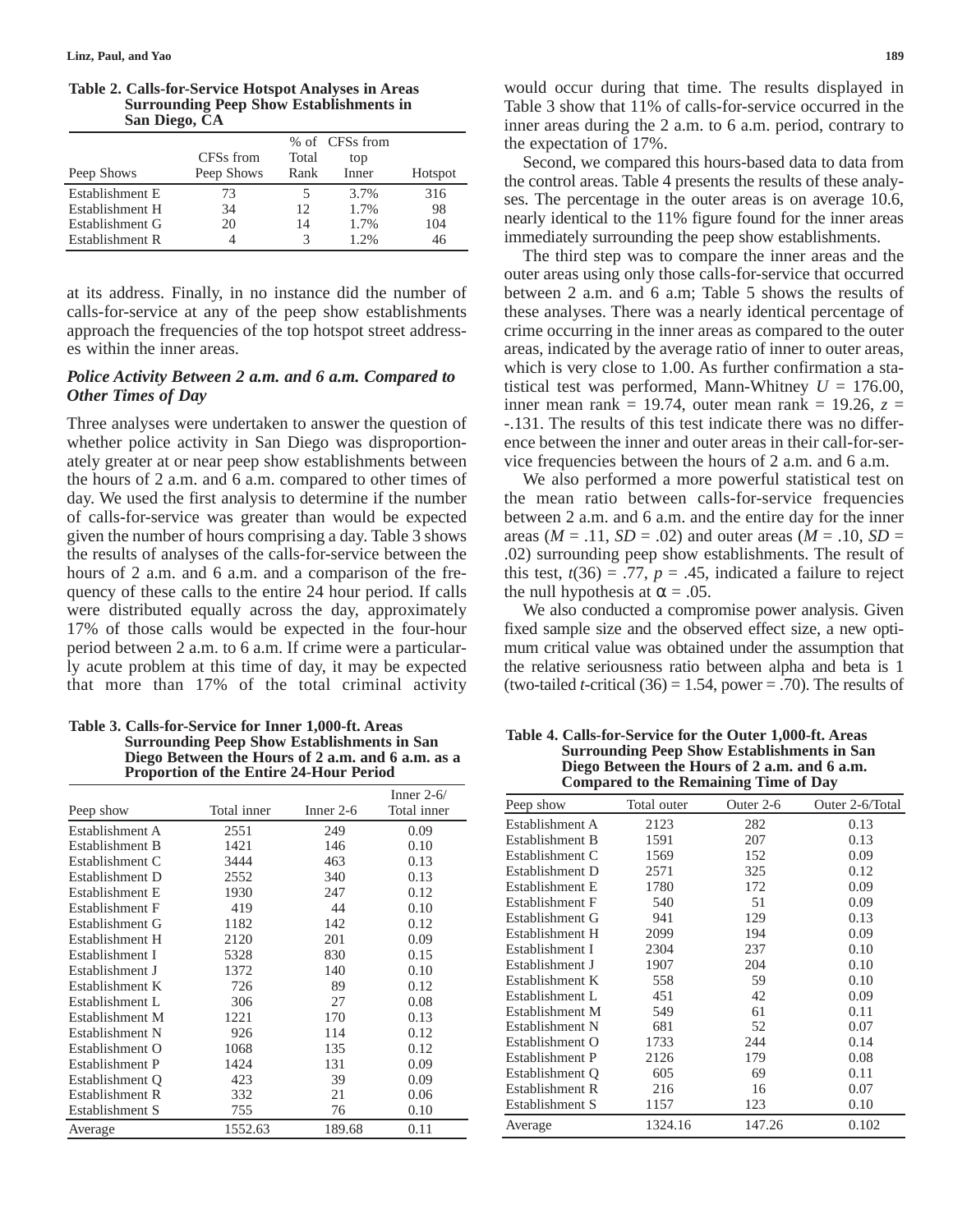| Table 5. Calls-for-Service for Inner and Outer 1,000-ft. |
|----------------------------------------------------------|
| <b>Areas Surrounding Peep Show Establishments in</b>     |
| San Diego Between the Hours of 2 a.m. and 6 a.m.         |
| Compared to the Remaining Time of Day                    |

| Peep show       | Inner area | Outer area | Outer/Inner |
|-----------------|------------|------------|-------------|
| Establishment A | 249        | 282        | 1.13        |
| Establishment B | 146        | 207        | 1.41        |
| Establishment C | 463        | 152        | $0.32*$     |
| Establishment D | 340        | 325        | $0.95*$     |
| Establishment E | 247        | 172        | $0.69*$     |
| Establishment F | 44         | 51         | 1.15        |
| Establishment G | 142        | 129        | $0.90*$     |
| Establishment H | 201        | 194        | $0.96*$     |
| Establishment I | 830        | 237        | $0.28*$     |
| Establishment J | 140        | 204        | 1.45        |
| Establishment K | 89         | 59         | $0.66*$     |
| Establishment L | 27         | 42         | 1.55        |
| Establishment M | 170        | 61         | $0.35*$     |
| Establishment N | 114        | 52         | $0.45*$     |
| Establishment O | 135        | 244        | 1.80        |
| Establishment P | 131        | 179        | 1.36        |
| Establishment O | 39         | 69         | 1.76        |
| Establishment R | 21         | 16         | $0.76*$     |
| Establishment S | 76         | 123        | 1.61        |
| Averages        | 189.68     | 147.26     | 1.03        |

\* Higher number of crime incidents in the areas immediately surrounding the peep show establishments than in outer areas.

this analysis indicated a failure to reject the null hypothesis at a much more liberal level of alpha  $=$  beta  $=$  .30.

# *Hotspot Analysis of Calls-for-Service between 2 a.m. and 6 a.m.*

A crime "hotspot" analysis was also undertaken. The 10 locations that had more crime in the inner than outer areas between the hours of 2 a.m and 6 a.m. were identified. Within each of these 10 inner areas, we identified the 15 street addresses that had the greatest number of calls-forservice. Eight peep show establishments ranked below 15. Table 6 displays the results of the hotspot analysis for these eight establishments. The number of calls-for-service at these eight businesses accounted for no more than 6.5% of the total calls-for-service in the 2,000-foot areas immediately adjacent to the peep show establishments. Additionally, the number of calls for service at any of the individual peep show establishments did not remotely

**Table 6. Calls-for-Service Hotspot Analyses in Areas Surrounding Peep Show Establishments in San Diego Between the Hours of 2 a.m. and 6 a.m.**

| Peep Shows      | CFS from<br>Peep shows | Rank | Percent of<br><b>Total Inner</b> | CFSs from top<br>"Hotspot" |
|-----------------|------------------------|------|----------------------------------|----------------------------|
| Establishment C | 13                     | 10   | 2.8%                             | 190                        |
| Establishment E | 16                     | 4    | 6.5%                             | 60                         |
| Establishment D | 10                     | 5    | 2.9%                             | 51                         |
| Establishment I | 10                     | 10   | 1.2%                             | 120                        |
| Establishment M | 9                      | 5    | 5.3%                             | 16                         |
| Establishment G |                        | 3    | 4.9%                             | 22                         |
| Establishment H | 5                      | 6    | 2.5%                             | 17                         |
| Establishment N | 3                      | g    | 2.6%                             | 34                         |

approach the frequencies of the top hotspot street addresses within the inner areas.

# **DISCUSSION**

The city of San Diego claimed, consistent with the place and time theory about sex businesses advanced by religious conservatives, that regulation was needed to further a substantial interest in combating harmful crime effects in the geographical locations surrounding adult peep show establishments, particularly during late-night hours. In the study presented here, we obtained empirical evidence and used it to test the governmental and religious assumptions of harm to the community from these establishments.

Overall, the results of the analyses suggest police activity in a given geographical space is not significantly related to the presence of peep show establishments in San Diego. Not only were calls-for-service to the police not acute at or near peep show establishments compared to surrounding control locations, but the peep show addresses themselves appeared to be among the least frequent sites coming to police attention. Further, the data showed no indication of a disproportionately greater amount of criminal activity near peep shows in San Diego between the hours of 2 a.m. and 6 a.m. compared to other times of the day. In fact, there were substantially *fewer* crimes than would be expected by a random distribution model.

Two features of our analyses strengthen confidence in the findings of this study. First, in order to guard against a Type II error (i.e., falsely accepting the null hypothesis when it should be rejected), we conducted a power analysis. This analysis indicated that the study design permitted a sufficient amount of statistical power to allow for confidence in the null results. Second, to account for the possible spatial dependence between calls-for-service in the inner and outer areas around each peep show location, we conducted analyses controlling for spatial dependence. Even after we controlled for the correlation of crime events between the areas surrounding the peep show and adjacent areas, there was no greater number of crime incidents in the peep show areas compared to the control areas than what would be expected by chance.

# *Crime Measurement and Null Findings in This Study*

The results of this investigation suggest it may be best not to assume adverse secondary effects in the form of greater police activity and crime emanating from adult businesses such as peep show establishments. However, the null findings do not obviate the need for future research. Although the study found no statistically significant effects with the measures and tests employed here, there is no guarantee that an alternate means of measurement might not yield an association between adult businesses such as peep shows and adverse secondary effects.

Criminologists use a variety of measures of crime; each measure has advantages and disadvantages. All measures have error associated with them and may be biased. One procedure that might have contributed to the null findings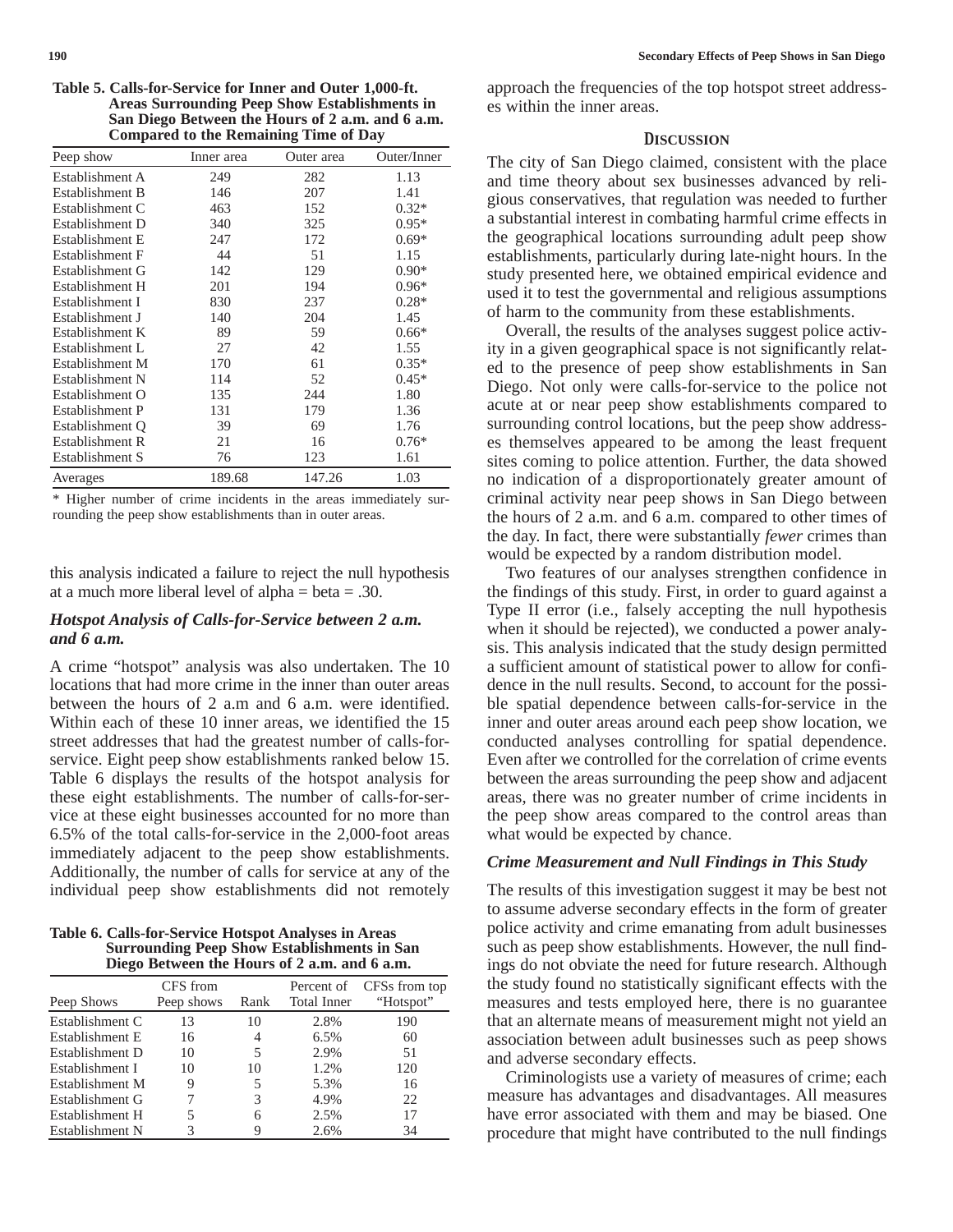in the present study is the use of calls-for-service to the police as a measure of crime and disorder. Using calls-forservice as the outcome variable may have introduced error in detecting crime events. This error may potentially decrease the probability of finding a negative effect for peep shows in the community and increase the probability of accepting the null hypothesis of no effects.

Many criminologists have employed citizens' telephone calls-for-service (CFSs) to police dispatch centers to measure crime at the address (Sherman, Garten, & Burger, 1989), neighborhood (Bursik, Grasmick & Chamlin, 1990; Warner & Pierce, 1993), and city (Bursik & Grasmick, 1993) levels. According to its proponents, the CFSs measure offers a more valid description of aggregate levels of crime than either police records collated in the FBI's Uniform Crime Reports (UCR) or victimization data collected in the National Crime Survey.

At least two factors contribute to measurement bias in UCR data: citizens' decisions about whether to notify the police about criminal activity and police decisions about whether to take reports when citizens inform them that crimes have occurred (e.g., Black, 1970). Sources of bias in victimization data include, but are not limited to, citizens' failure to report crimes to interviewers, as well as other problems that are common to survey research, such as errors associated with interviewer effects, interviewee memory problems, and other response biases (e.g., Bailey, Moore & Bailer, 1978; Biderman & Lynch, 1991).

The most serious source of bias in CFSs data is the process by which police discover crimes: many come to their attention via means other than phone calls to dispatch centers. For example, citizens sometimes report crimes directly to officers on patrol and at station houses. Further, officers often observe criminal activity while patrolling their beats (Reiss, 1971). Errors in CFSs crime counts also vary according to neighborhood. Dispatch data are more likely to undercount the total number of crimes that come to the attention of the police in neighborhoods where residents believe that officers respond more slowly to their calls, where residents are more fearful of crime, and where they experience more criminal victimization.

Calls-for-service to the police were used in this study because other studies have relied on this measure of police and crime activity. These studies are routinely used as a means of justifying legislation restricting adult businesses, or in the absence of negative effects, have been cited as evidence for a lack of secondary effects. The most important of these studies is the Fulton County Georgia police study. The 11<sup>th</sup> Circuit Court U.S. of Appeals has cited this study as one that is particularly applicable to the secondary effects debate. The statistical information included in that study was obtained through the Fulton County Police Department computerized incident and calls-for-service reporting program (*Flanigan's Enters. v. Fulton County*, 2002).

Further, it has been generally agreed upon by criminal justice researchers that CFSs are a valid measure of the utilization of police resources. This is particularly true with regard to time utilization by police. Thus, the measure may be especially useful in an hours-of-operation study. Often police resources are limited late at night. This scarcity of police personnel has been used as a justification by governments for curtailing First Amendment-related sex communication businesses after hours. To the extent that the findings of this study are limited to police resource utilization, concerns about measurement error and null findings are probably unwarranted.

A suggestion for future secondary effects studies is that researchers also rely on incident data in addition to callsfor-service in order to reduce the possibility of mistakenly accepting a null finding due to crime measurement error. The U.S. Department of Justice is replacing its long-established Uniform Crime Reporting (UCR) system with the more comprehensive and potentially more valid National Incident-Based Reporting System (NIBRS). NIBRS collects a wide range of information on victims, offenders, and circumstances for a greatly increased variety of offenses. Moreover, NIBRS collects information on multiple victims, multiple offenders, and multiple crimes that may be part of the same episode. The use of these more rigorously collected and more comprehensive incident-based data may allow for more confidence to be placed in future null findings should they be obtained.

## *Condemnation of Sex-Related Communication Establishments, Public Space, Time, and Viewpoint Discrimination*

What does the lack of empirical evidence of a relationship between sexually-oriented businesses in the community and secondary crime effects, both during regular and latenight hours in San Diego, mean regarding the city's underlying rationale for regulating sex oriented businesses? Were the city to press ahead with legislation despite a lack of empirical evidence of adverse secondary effects, it may be an incidence of what Justice Souter in the *City of Los Angeles v. Alameda Books, Inc.* (2002) has referred to as a weak demonstration of facts indicating viewpoint discrimination.

In *Alameda,* Justice Souter said sound empirical investigations of presumed adverse secondary effects are helpful in guarding against unconstitutional restrictions of freedom of sexual speech. Lacking empirical proof of its own, the city of San Diego may be engaging in disapproval of adult speech rather than attempting to regulate sex communication out of concern for adverse secondary effects.

#### **REFERENCES**

- Anselin, L. (1988). *Spatial econometrics: Methods and models*. Dordrecht, Holland: Kluwer Academic.
- Bailey, L., Moore T. F., & Bailer, B. A. (1978). An interviewer's variance study of the national crime study city sample. *Journal of the American Statistical Association*, 73, 16-23.
- Barnes v. Glens Theatre Inc., 501 U.S. 560 (1991).
- Bartky, S. L. (1990). *Femininity and domination: Studies in the phenomenology of oppression.* New York: Routledge.
- Biderman, A. D., & Lynch, J. P. (1991). Understanding crime statistics: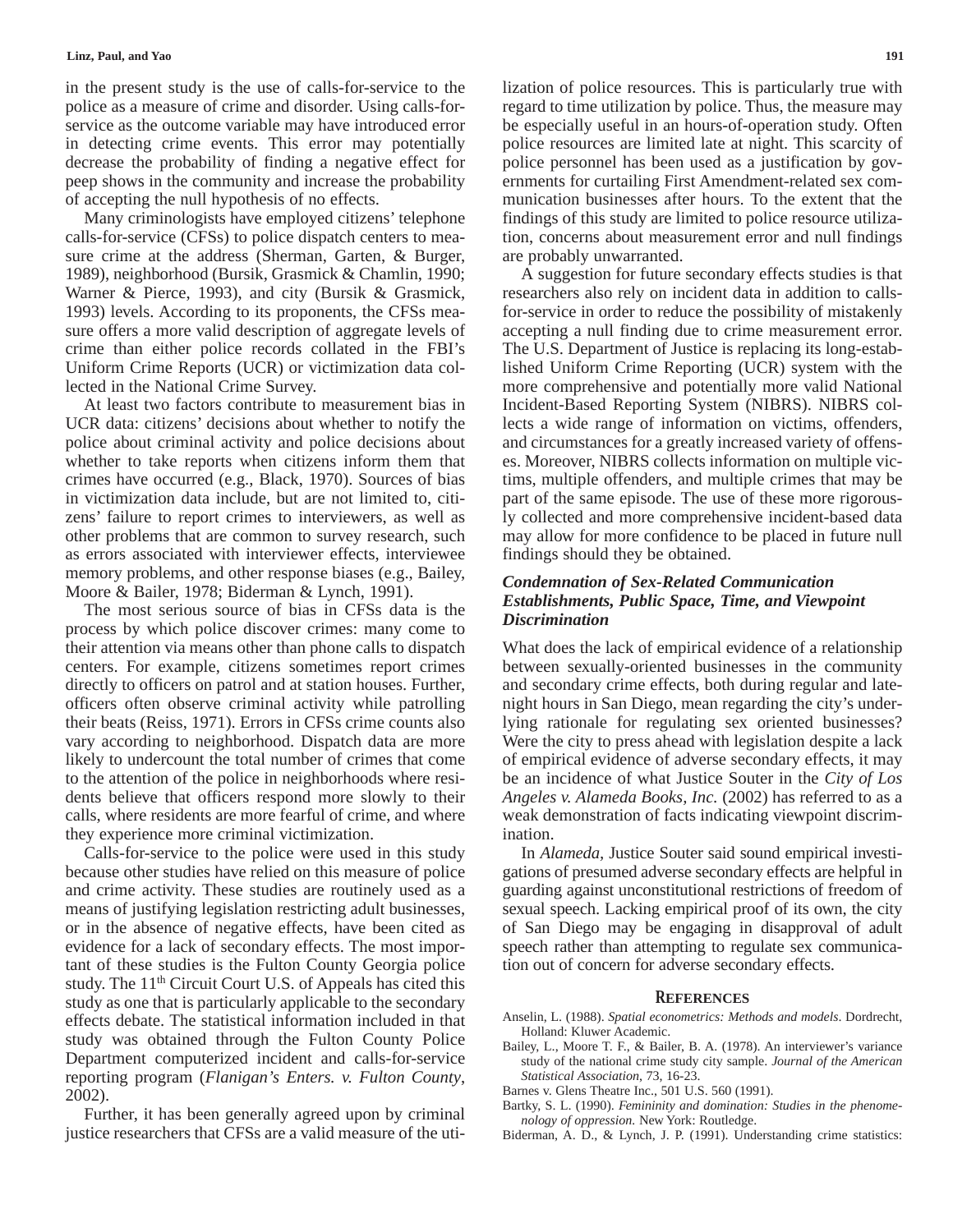- Black, D. J. (1970). Production of crime rates. *American Sociological Review,* 35, 733-748.
- Brooks, G. R. (1995). *The centerfold syndrome: How men can overcome objectification and achieve intimacy with women.* San Francisco, CA: Jossey-Bass.
- Bursik, R. J. Jr., & Grasmick, H. G. (1993). The use of multiple indicators to estimate crime trends in American cities. *Journal of Criminal Justice*, *29*, 509–516.
- Bursik, R. J. Jr., Crasmick, H. G., & Chamlin, M. B. (1990). The effect of longitudinal arrest patterns on the development of robbery trends at the neighborhood level. *Criminology*, *28*, 431–450.
- Campbell, D. T., & Stanley, J. C. (1963). *Experimental and quasi-experimental designs for research*. Chicago: Rand McNally.
- *Center For Fair Public Policy v. Maricopa County, Arizona*, 336 F.3d 1153 (9th Cir. 2003).
- City of Erie v. Pap's A.M., 529 U.S. 277 (2000).
- City of Indianapolis, Indiana. (1984). *Adult entertainment businesses in Indianapolis—An analysis.*
- City of Los Angeles, California. (1977). *Study of the effects of the concentration of adult entertainment establishments in the city of Los Angeles*. City of Los Angeles v. Alameda Books, Inc., 535 U.S. 425 (2002).
- City of Phoenix, Arizona. (1979). *Relation of criminal activity and adult businesses*.
- City of Phoenix Planning Department. (1994, June). *Adult business study: Impacts in late evening/Early morning hours*.
- City of Renton v. Playtime Theatres, Inc., 475 U.S. 41. (1986).
- Cohen, J. (1988). *Statistical power analysis for the behavioral sciences* (2nd Ed.). Hillsdale, NJ: Lawrence Erlbaum Associates, Inc.
- Community Defense Counsel. (2004). *Secondary effects* [Online]. Available http://www.communitydefense.org/seffects.cfm.
- Edwards, S. S. M. (1993). Selling the body, keeping the soul: Sexuality, power, the theories and realities of prostitution. In S. Scott & D. Morgan (Eds.), *Body matters: Essays on the sociology of the body* (pp. 89-104). Washington, DC: Falmer Press.
- Erdfelder, E., Paul, F., & Buchner, A. (1996). G\*POWER: A general power analysis program. Behaviour. *Research Methods, Instruments, and Computers*, *28*, 1-11.
- Flanagan's Enterprises, Inc. v. Fulton County, Georgia. 242 F.3d 976. (11th Cir.2001).
- Frank, K. (2003). "Just trying to relax": Masculinity, masculinizing practices, and strip club regulars. *The Journal of Sex Research*. *40*, 61-75.
- Fuller, R., & Miller, S. (1997, June). *Fulton County Police: Study of calls for service to adult entertainment establishments which serve alcohol beverages*.
- Good, G. E., & Sherrod, N. B. (1997). Men's resolution of nonrelational sex across the lifespan. In R. F. Levant & G. R. Brooks (Eds.), *Men and sex: New psychological perspectives* (pp. 181-204). New York: Wiley.
- Goodman, S. N., & Berlin, J. A. (1994). The use of predicted confidence intervals when planning experiments and the misuse of power when interpreting the results. *Annals of Internal Medicine, 121*, 200-206.
- Kraemer, H. C., & Thiemann, S. (1987). *How many subjects?* London: Sage.
- Lenth, R. V. (2001). Some practical guidelines for effective sample size determination. *The American Statistician*, *55*, 187-193.
- Levine, M., & Ensom, M. H. H. (2001). Post hoc power analysis: An idea whose time has passed. *Pharmacotherapy*, *21*, 405-409.
- Linz, D. (1989). Exposure to sexually explicit materials and attitudes toward

rape: A comparison of study results. *The Journal of Sex Research*, *26*, 50-84.

- Linz, D., & Donnerstein, E. (1988). Methodological issues in the content analysis of pornography. *Journal of Law Reform, 21*, 47-53.
- Linz, D., Land, K. C., Williams, J. R., Paul, B., & Ezell, M. (2004). An examination of the assumption that adult businesses are associated with crime in surrounding areas: A secondary effects study in Charlotte, North Carolina. *Law & Society Review*, *38*, 69-104.
- Linz, D., & Malamuth, N. M. (1993). Communication concepts 5: Pornography. In S. Chaffee (Ed.), *Communication concepts series*. Newbury Park. CA: Sage.
- Lipsey, M. W. (1990). *Design sensitivity: Statistical power for experimental research*. Newbury Park, CA: Sage.
- Malamuth, N. M., Heavey, C. L., & Linz, D. (1993). Predicting men's antisocial behavior against women: The interaction model of sexual aggression. In G. C. N. Hall, R. Hirschman, J. Graham, & M. Zaragoza (Eds.) *Sexual aggression: Issues in etiology, assessment and treatment* (pp. 63- 97). Washington, DC: Hemisphere.
- McLeary, R., & Meeker, J. W. (1991, October). *Final report to the city of Garden Grove: The relationship between crime and adult business operations on Garden Grove Boulevard.*
- Morenoff, J. D., Sampson, R. J., & Raudenbush, S. W. (2001). Neighborhood inequality, collective efficacy, and the spatial dynamics of urban violence. *Criminology, 29,* 517-559.
- Mosco, V. (in press). New York.com: A political economy of the "informational" city. *The Journal of Media Economics.*
- Newport News, Virginia. (1996, March). *Newport News Department of Planning and Development.*
- Paul, B., Linz, D., & Shafer, B. (2001). Governmental regulation of "adult" businesses through zoning and anti-nudity ordinances: Debunking the legal myth of negative secondary effects, *Communication Law & Policy, 6*, 255-391.
- People v. Glaze, 27 Cal. 3d 841, 166 Cal. Rptr**.** 859. (1980).
- Reiss, A. J. (1971). *The police and the public.* New Haven, CT: Yale University Press.
- Schlosser, E. (1997, February 10). The business of pornography. *U.S. News & World Report, 122,* 43-52.
- Sherman, L. W., Garten, P. R., & Burger, W. M. (1989). Hot spots of predatory crime: Routine activities and the criminology of place. *Criminology,* 27, 27-55.
- Singleton, R. A., Straits, B. C., & Straits, M. M. (1999). *Approaches to social research*. London: Oxford University Press.
- Smith, W. R., Frazee, S. G., & Davison, E. D. (2000). Furthering the integration of routine activity and social theories: Small units of analysis and the study of street robbery as a diffusion process. *Criminology, 38*, 483- 523.
- Tewksbury, R. (1990). Patrons of porn: Research notes on the clientele of adult bookstores. *Deviant Behavior*, *11*, 259-271.
- Thomas, L., & Krebs, C. J. (1997). A review of statistical power analysis software. *Bulletin of the Ecological Society of America*, *78*, 126-139.
- Warner, B. D., & Pierce, G. L. (1993). Reexamining social disorganization theory using calls for services as a measure of crime. *Criminology*, *31*, 493-518.
- Yang, N., & Linz, D. (1990). Movie ratings and the content of adult videos: The sex-violence ratio. *Journal of Communication*, *40*, 28-42.

Manuscript accepted September 10, 2005